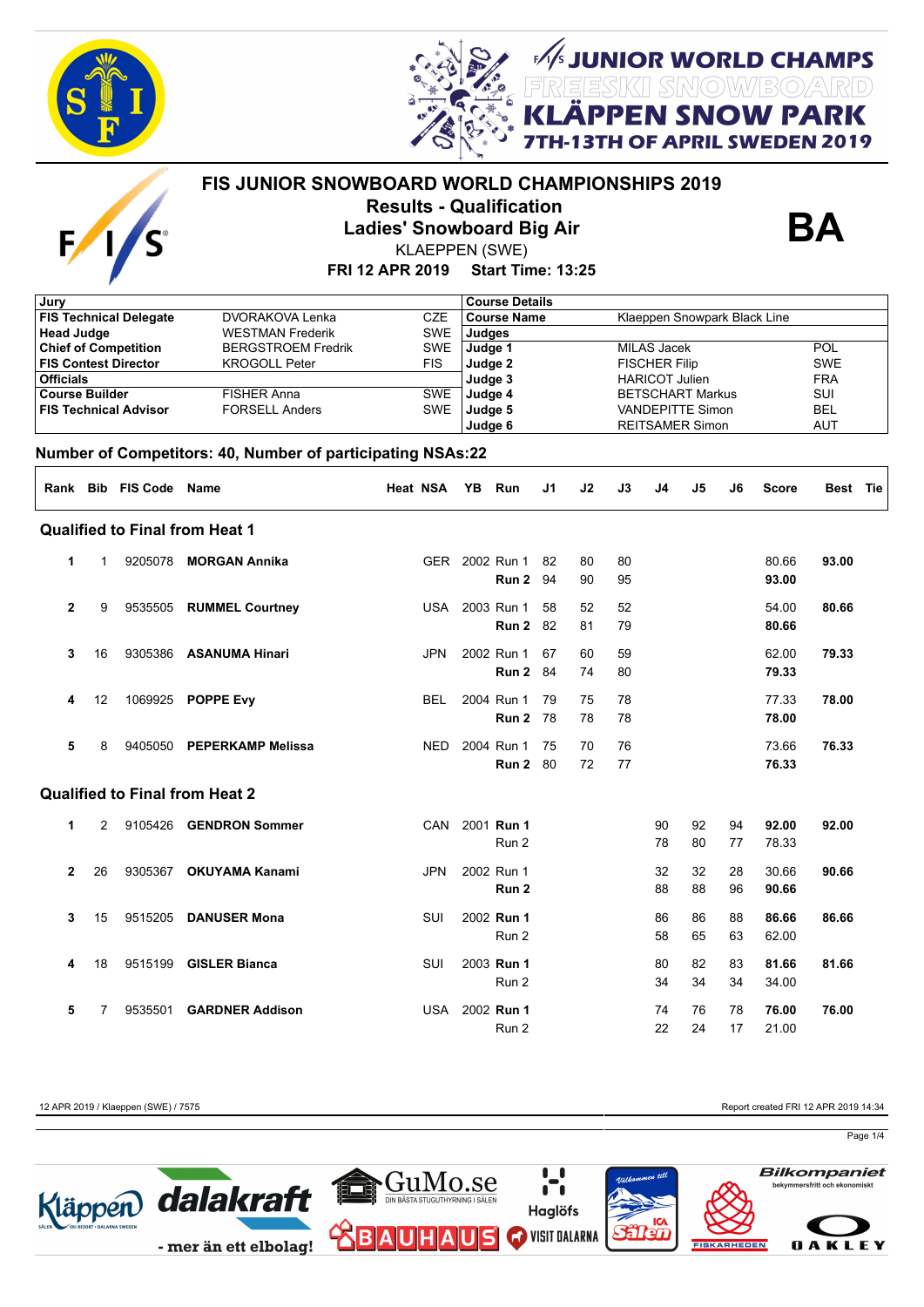



**J SNOW PARK OF APRIL SWEDEN 2019** 

**M/s JUNIOR WORLD CHAMPS** 



### **FIS JUNIOR SNOWBOARD WORLD CHAMPIONSHIPS 2019 Results - Qualification Ladies' Snowboard Big Air**



**FRI 12 APR 2019 Start Time: 13:25** KLAEPPEN (SWE)

# **Number of Competitors: 40, Number of participating NSAs:22 Rank Bib FIS Code Name Heat NSA YB Run J1 J2 J3 J4 J5 J6 Score Best Tie Not Qualified 11** 3 9425046 **STEFFENSEN Tina** H1 NOR 2001 Run 1 27 20 25 24.00 **75.66 11** 3 NOR 2001 **Run 2** 75 75 77 **75.66 12** 40 9185080 **SARKIPAJU Telma** H2 FIN 2005 Run 1 72 75 76 74.33 **74.66 12** 40 FIN 2005 **Run 2** 73 74 77 **74.66 13** 22 9515207 **MUELLER Lena** H1 SUI 2003 **Run 1** 77 73 73 **74.33 74.33 13** 22 SUI 2003 Run 2 19 21 19 19.66 **14** 13 9125012 **REN Ziyan** H2 CHN 2001 **Run 1** 70 74 74 **72.66 72.66 14** 13 CHN 2001 Run 2 27 30 29 28.66 **14** 19 9515187 **TANNO Livia** H1 SUI 2002 Run 1 71 68 75 71.33 **72.66 14** 19 SUI 2002 **Run 2** 73 69 76 **72.66 16** 38 9425056 **ROLL Bettina** H2 NOR 2002 Run 1 36 27 26 29.66 **70.66 16** 38 NOR 2002 **Run 2** 68 72 72 **70.66 17** 37 9125070 **SUN Lianxin** H2 CHN 2003 **Run 1** 67 71 70 **69.33 69.33 17** 37 CHN 2003 Run 2 21 26 28 25.00 **18** 44 9295175 **POLUZZI Marilu** H2 ITA 2004 **Run 1** 65 68 65 **66.00 66.00 18** 44 ITA 2004 Run 2 59 65 62 62.00 **19** 21 9535539 **DUCHOW Ellie** H2 USA 2002 **Run 1** 60 63 56 **59.66 59.66 19 2002 Run 2 2003 Run 2 33 31 26 30.00 20** 32 9125013 **REN Zizheng** H2 CHN 2001 Run 1 26 22 25 24.33 **58.33 20** 32 CHN 2001 **Run 2** 58 60 57 **58.33 21** 50 9225011 **LANE HOPKINS Luca Mai** H2 GBR 2002 **Run 1** 56 58 58 **57.33 57.33 21 12 50 Francisco Run 2 48 44 50 47.33 22** 49 9190442 **SALGUEIRA Luan** H2 FRA 2001 Run 1 52 52 53 52.33 **56.33 22** 49 FRA 2001 **Run 2** 54 55 60 **56.33 23** 17 9535452 **GOMEZ Isabella** H1 USA 2001 Run 1 11 14 14 13.00 **53.33 23 23 23 23 23 24 25 <b>24 25** 25 **24 53.33 53.33 24** 36 9185079 **IMMONEN Veera** H1 FIN 2002 **Run 1** 56 45 58 **53.00 53.00 24 Run 2 24 27 29 26.66 24 27 29 26.66**

12 APR 2019 / Klaeppen (SWE) / 7575 Report created FRI 12 APR 2019 14:34

Page 2/4

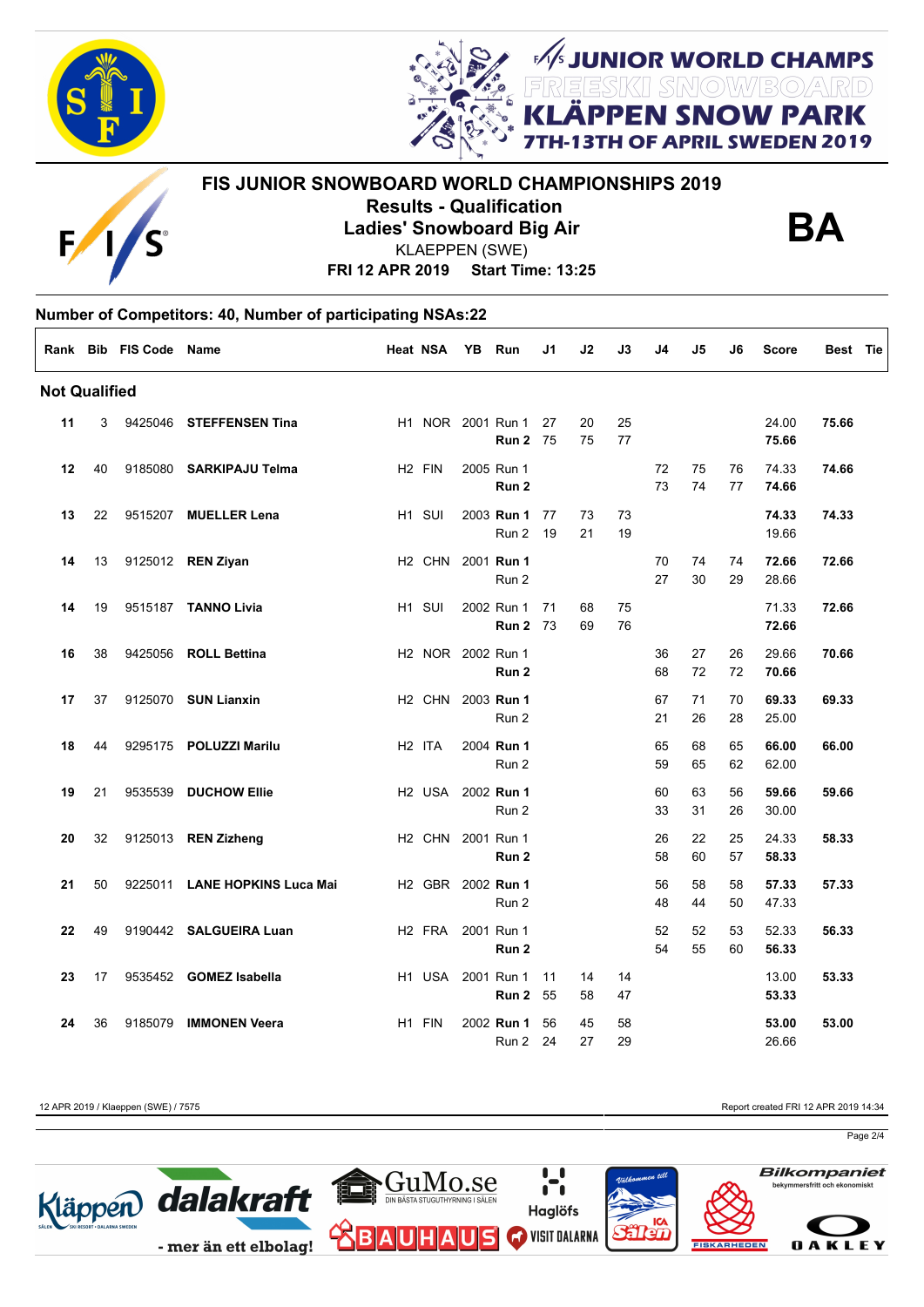



**I SNOW PARK** OF APRIL SWEDEN 2019

**FIS JUNIOR SNOWBOARD WORLD CHAMPIONSHIPS 2019 Results - Qualification Ladies' Snowboard Big Air** KLAEPPEN (SWE)



**JUNIOR WORLD CHAMPS<br>EESKII SMOW/BO/ARD<br># DDLLL ALLOULL DADIE** 

**FRI 12 APR 2019 Start Time: 13:25**

### **Number of Competitors: 40, Number of participating NSAs:22**  $\Gamma$

| Rank | <b>Bib</b> | <b>FIS Code Name</b> |                                    | Heat NSA           | ΥB | Run                            | J1             | J2       | J3       | J4       | J5       | J6       | <b>Score</b>             | Best Tie |
|------|------------|----------------------|------------------------------------|--------------------|----|--------------------------------|----------------|----------|----------|----------|----------|----------|--------------------------|----------|
| 25   | 20         | 1039981              | <b>POGGI SILVEIRA Morena</b>       | H1 ARG             |    | 2004 Run 1<br>Run 2            | 47<br>14       | 55<br>22 | 55<br>18 |          |          |          | 52.33<br>18.00           | 52.33    |
| 26   | 10         |                      | 9535467 SCHNORRBUSCH Ty            |                    |    | H1 USA 2002 Run 1<br>Run 2     | 50<br>12       | 50<br>23 | 50<br>10 |          |          |          | 50.00<br>15.00           | 50.00    |
| 27   | 35         |                      | 9045098 CHEN Alexandra             | H <sub>2</sub> AUS |    | 2002 Run 1<br>Run 2            |                |          |          | 44<br>16 | 46<br>15 | 45<br>20 | 45.00<br>17.00           | 45.00    |
| 28   | 34         |                      | 9425054 MYLIUS Maria               | H1 NOR 2002 Run 1  |    | Run 2                          | 10<br>35       | 10<br>47 | 11<br>44 |          |          |          | 10.33<br>42.00           | 42.00    |
| 29   | 47         |                      | 1709950 HANICOVA Eva               | H <sub>1</sub> SVK |    | 2004 Run 1<br>Run 2            | 19<br>39       | 18<br>35 | 19<br>35 |          |          |          | 18.66<br>36.33           | 36.33    |
| 30   | 14         |                      | 9055092 LANTOS Emma                | H <sub>2</sub> AUT |    | 2001 Run 1<br>Run <sub>2</sub> |                |          |          | 28<br>30 | 29<br>27 | 30<br>33 | 29.00<br>30.00           | 30.00    |
| 31   | 11         |                      | 1039974 CHAVEZ MARTINEZ Maria Azul | H2 ARG 2002 Run 1  |    | Run 2                          |                |          |          | 20<br>22 | 25<br>26 | 20<br>24 | 21.66<br>24.00           | 24.00    |
| 32   | 45         | 9435081              | <b>MACIEJEWSKA Martyna</b>         | H <sub>2</sub> POL |    | 2001 Run 1<br>Run 2            |                |          |          | 24<br>18 | 20<br>17 | 23<br>22 | 22.33<br>19.00           | 22.33    |
| 33   | 41         |                      | 9425058 ROSE Acacia                | H1 NOR 2003 Run 1  |    | <b>Run 2</b> 21                | 3              | 8<br>23  | 5<br>20  |          |          |          | 5.33<br>21.33            | 21.33    |
| 34   | 27         | 1259944              | <b>EDWINSDOTTIR Vildis</b>         | H <sub>2</sub> ISL |    | 2001 Run 1<br>Run 2            |                |          |          | 16<br>10 | 18<br>11 | 15<br>10 | 16.33<br>10.33           | 16.33    |
| 34   | 29         |                      | 9425055 OLSEN Stine Espeli         |                    |    | H1 NOR 2002 Run 1<br>Run 2     | 15             | 22       | 12       |          |          |          | 16.33<br><b>DNS</b>      | 16.33    |
| 36   | 30         |                      | 9485376 ROMANOVA Varvara           | H1 RUS             |    | 2003 Run 1<br>Run 2            | 10<br>12       | 17<br>15 | 13<br>10 |          |          |          | 13.33<br>12.33           | 13.33    |
| 37   | 25         |                      | 9185078 TAKA Eveliina              | H1 FIN             |    | 2002 Run 1<br>Run 2            | 8<br>9         | 12<br>10 | 15<br>14 |          |          |          | 11.66<br>11.00           | 11.66    |
| 38   | 23         |                      | 9225022 SMITH Hollie               | H1 GBR 2003 Run 1  |    | <b>Run 2 10</b>                | $\overline{7}$ | 11<br>9  | 8<br>11  |          |          |          | 8.66<br>10.00            | 10.00    |
|      | 5          | 9565009              | <b>VALCL Tinkara Tanja</b>         | H <sub>2</sub> SLO |    | 2001 Run 1<br>Run 2            |                |          |          |          |          |          | <b>DNS</b><br><b>DNS</b> |          |

12 APR 2019 / Klaeppen (SWE) / 7575 Report created FRI 12 APR 2019 14:34

Page 3/4